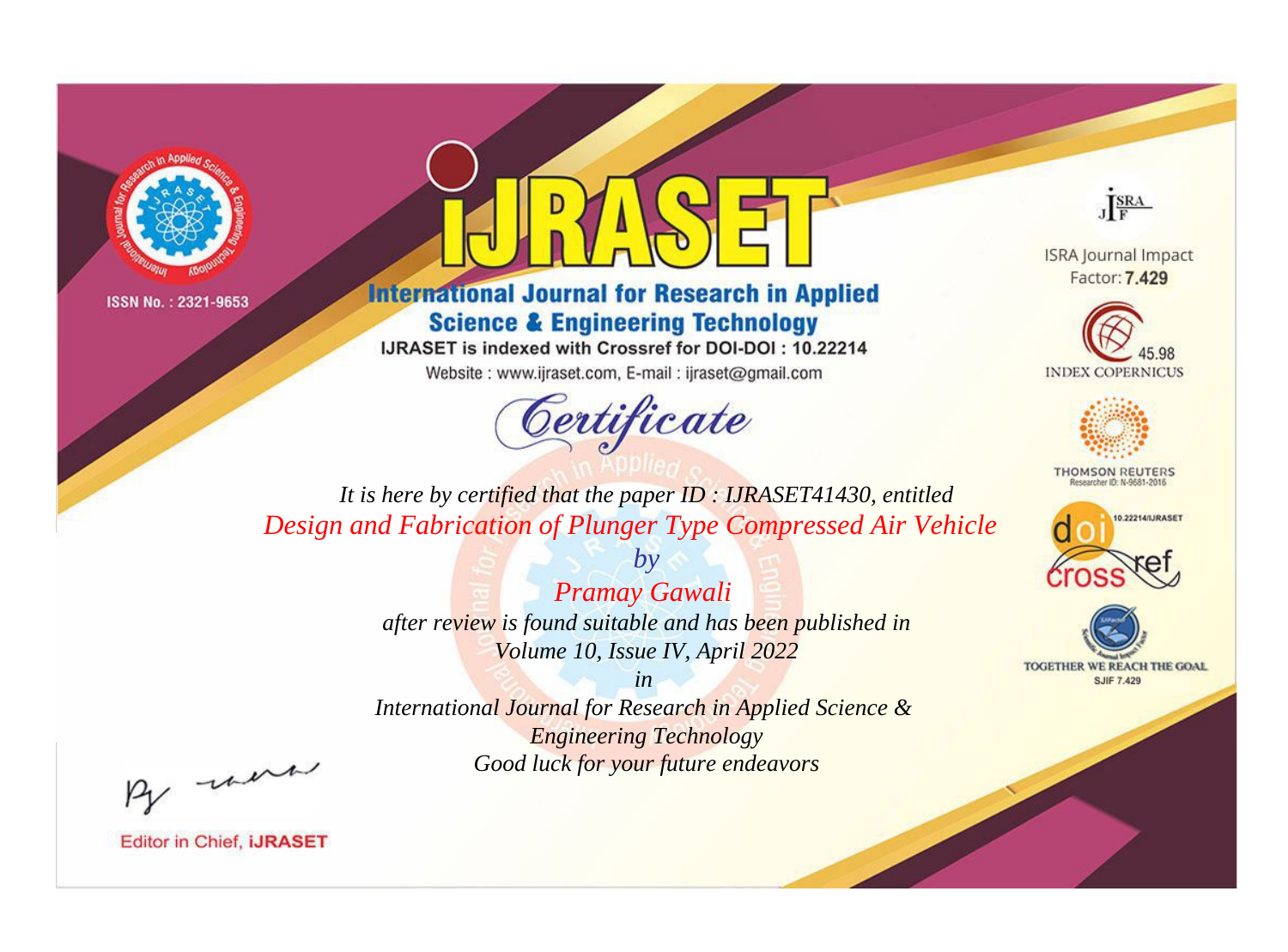



**International Journal for Research in Applied Science & Engineering Technology** 

IJRASET is indexed with Crossref for DOI-DOI: 10.22214

Website: www.ijraset.com, E-mail: ijraset@gmail.com



JERA

**ISRA Journal Impact** Factor: 7.429





**THOMSON REUTERS** 



TOGETHER WE REACH THE GOAL **SJIF 7.429** 

*It is here by certified that the paper ID : IJRASET41430, entitled Design and Fabrication of Plunger Type Compressed Air Vehicle*

> *Aditya Dhole after review is found suitable and has been published in Volume 10, Issue IV, April 2022*

*by*

*in* 

*International Journal for Research in Applied Science & Engineering Technology Good luck for your future endeavors*

By morn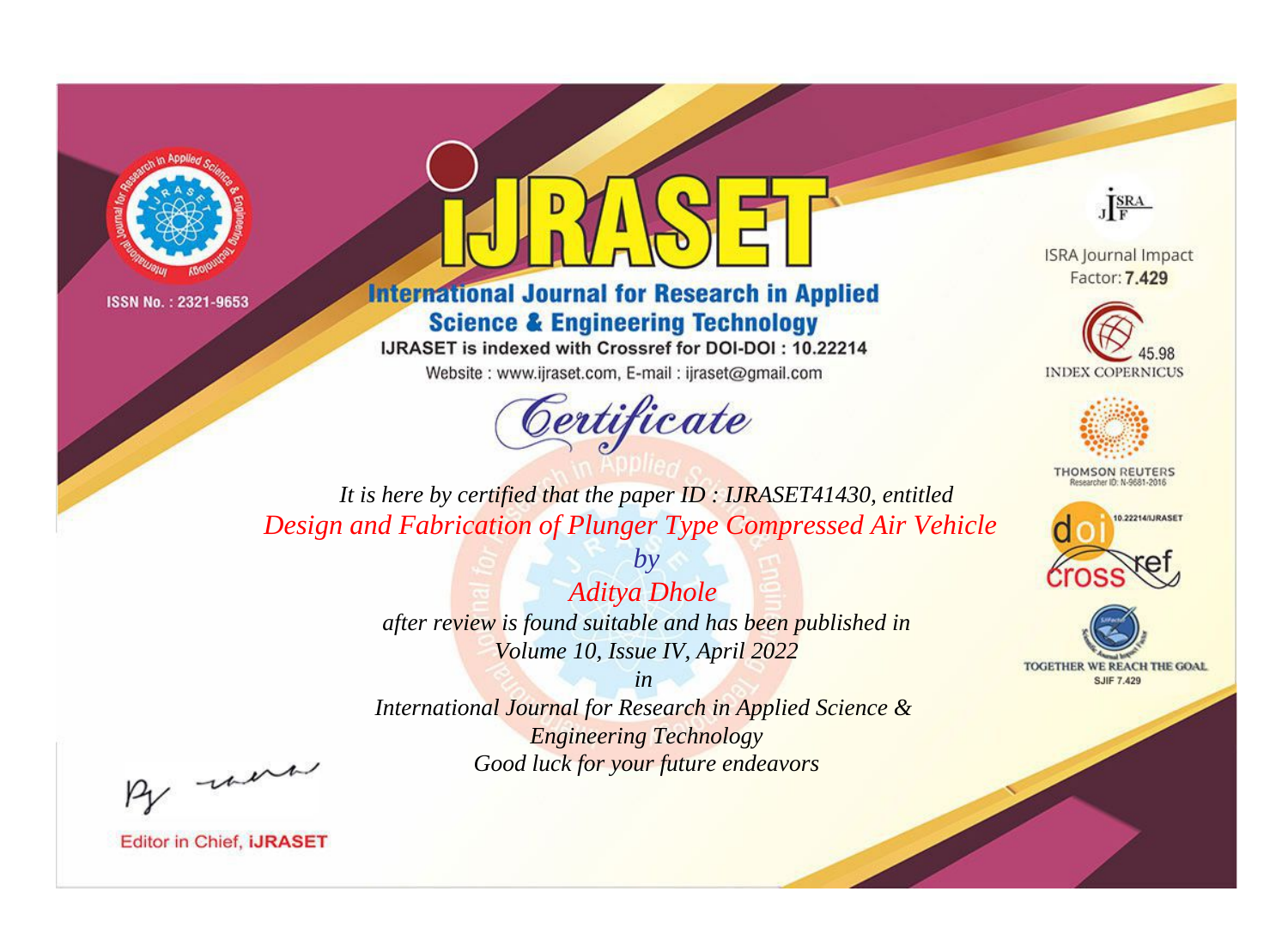



**International Journal for Research in Applied Science & Engineering Technology** 

IJRASET is indexed with Crossref for DOI-DOI: 10.22214

Website: www.ijraset.com, E-mail: ijraset@gmail.com



JERA

**ISRA Journal Impact** Factor: 7.429





**THOMSON REUTERS** 



TOGETHER WE REACH THE GOAL **SJIF 7.429** 

*It is here by certified that the paper ID : IJRASET41430, entitled Design and Fabrication of Plunger Type Compressed Air Vehicle*

*Pranav Borkar* 

*by*

*after review is found suitable and has been published in Volume 10, Issue IV, April 2022*

*in* 

*International Journal for Research in Applied Science & Engineering Technology Good luck for your future endeavors*

By morn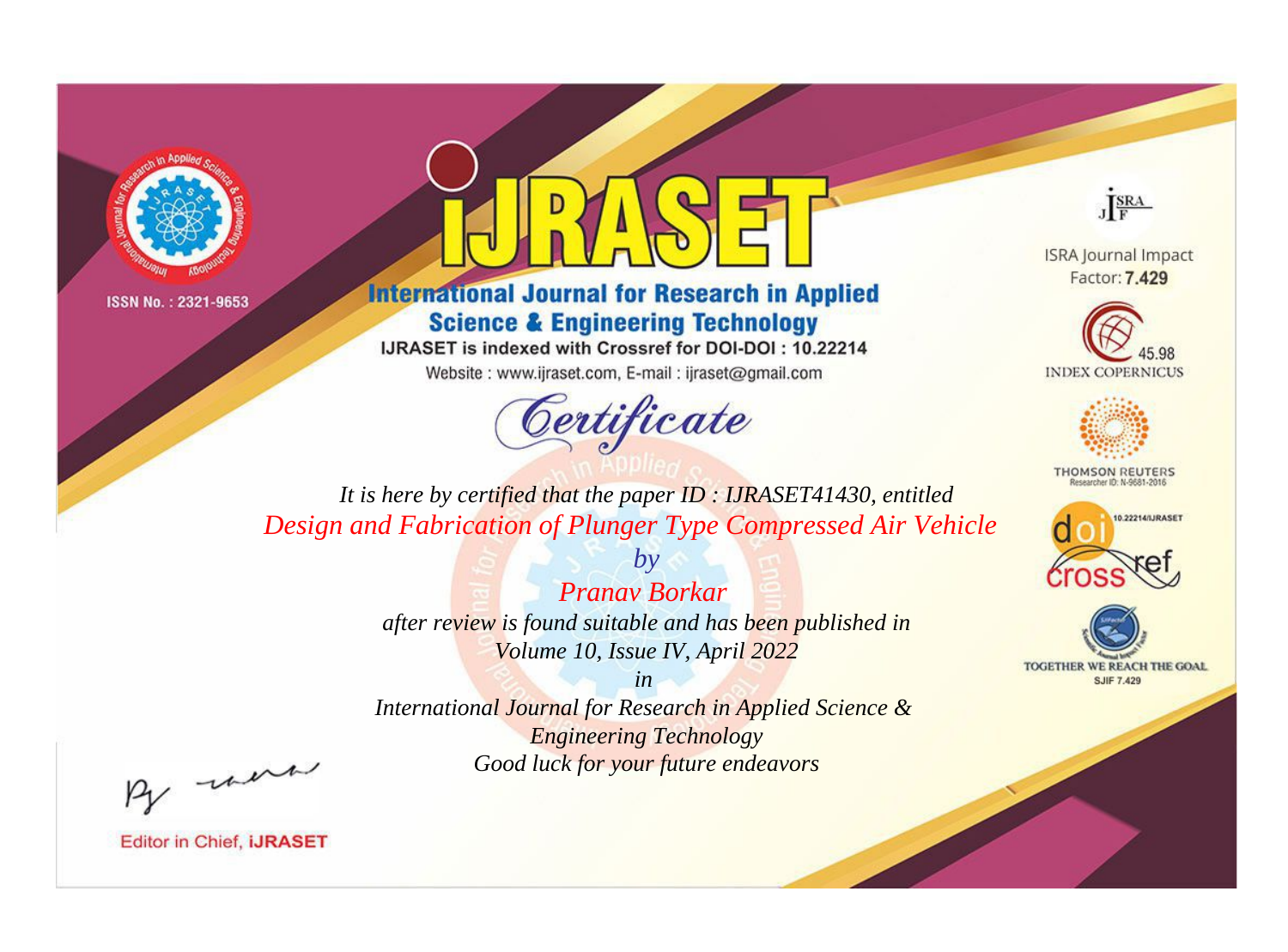



**International Journal for Research in Applied Science & Engineering Technology** 

IJRASET is indexed with Crossref for DOI-DOI: 10.22214

Website: www.ijraset.com, E-mail: ijraset@gmail.com



JERA

**ISRA Journal Impact** Factor: 7.429





**THOMSON REUTERS** 



TOGETHER WE REACH THE GOAL **SJIF 7.429** 

*It is here by certified that the paper ID : IJRASET41430, entitled Design and Fabrication of Plunger Type Compressed Air Vehicle*

> *Sameer Alone after review is found suitable and has been published in Volume 10, Issue IV, April 2022*

*by*

*in* 

*International Journal for Research in Applied Science & Engineering Technology Good luck for your future endeavors*

By morn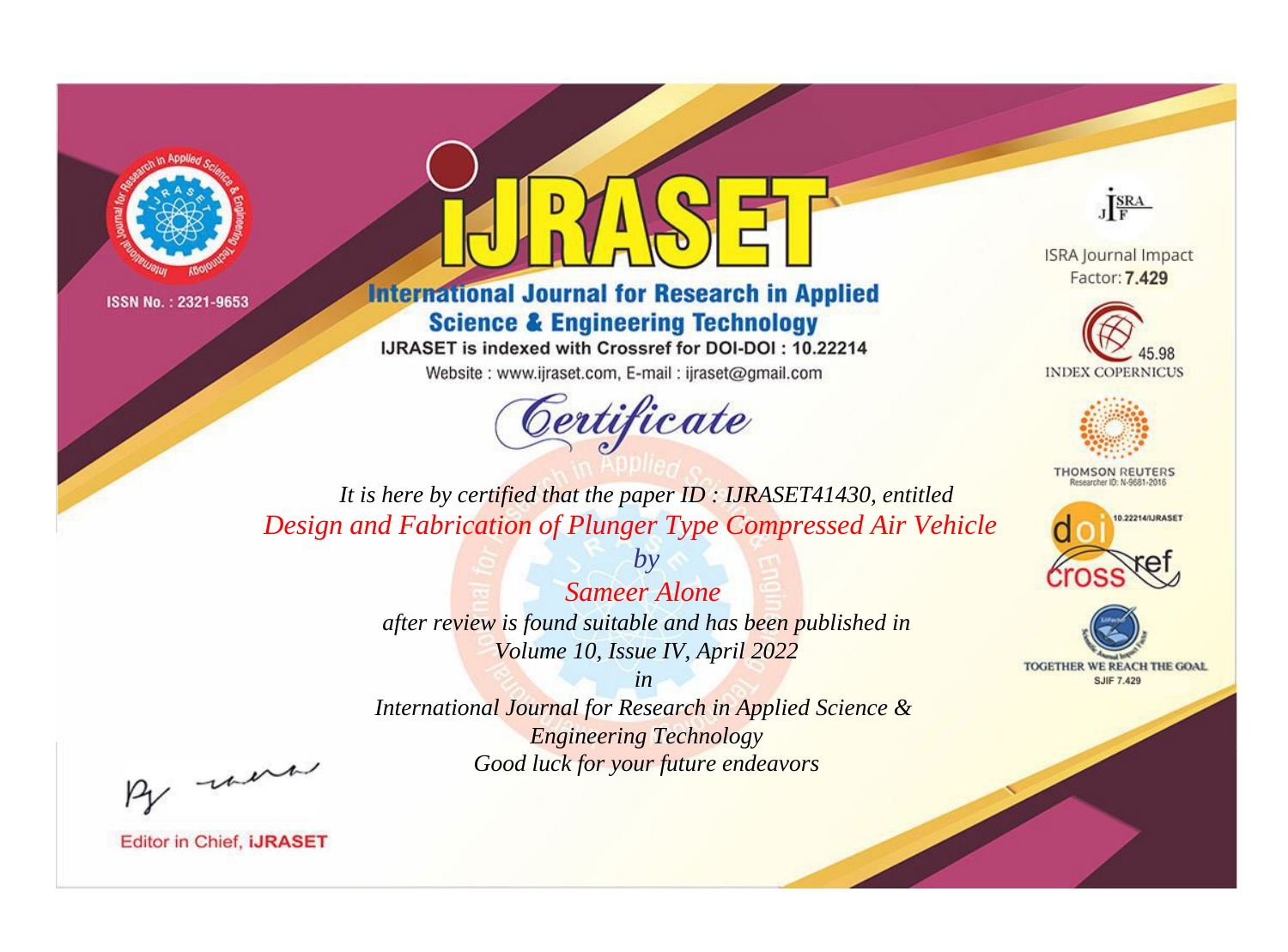



**International Journal for Research in Applied Science & Engineering Technology** 

IJRASET is indexed with Crossref for DOI-DOI: 10.22214

Website: www.ijraset.com, E-mail: ijraset@gmail.com



JERA

**ISRA Journal Impact** Factor: 7.429





**THOMSON REUTERS** 



TOGETHER WE REACH THE GOAL **SJIF 7.429** 

*It is here by certified that the paper ID : IJRASET41430, entitled Design and Fabrication of Plunger Type Compressed Air Vehicle*

> *Anubhav Meshram after review is found suitable and has been published in Volume 10, Issue IV, April 2022*

*by*

*in* 

*International Journal for Research in Applied Science & Engineering Technology Good luck for your future endeavors*

By morn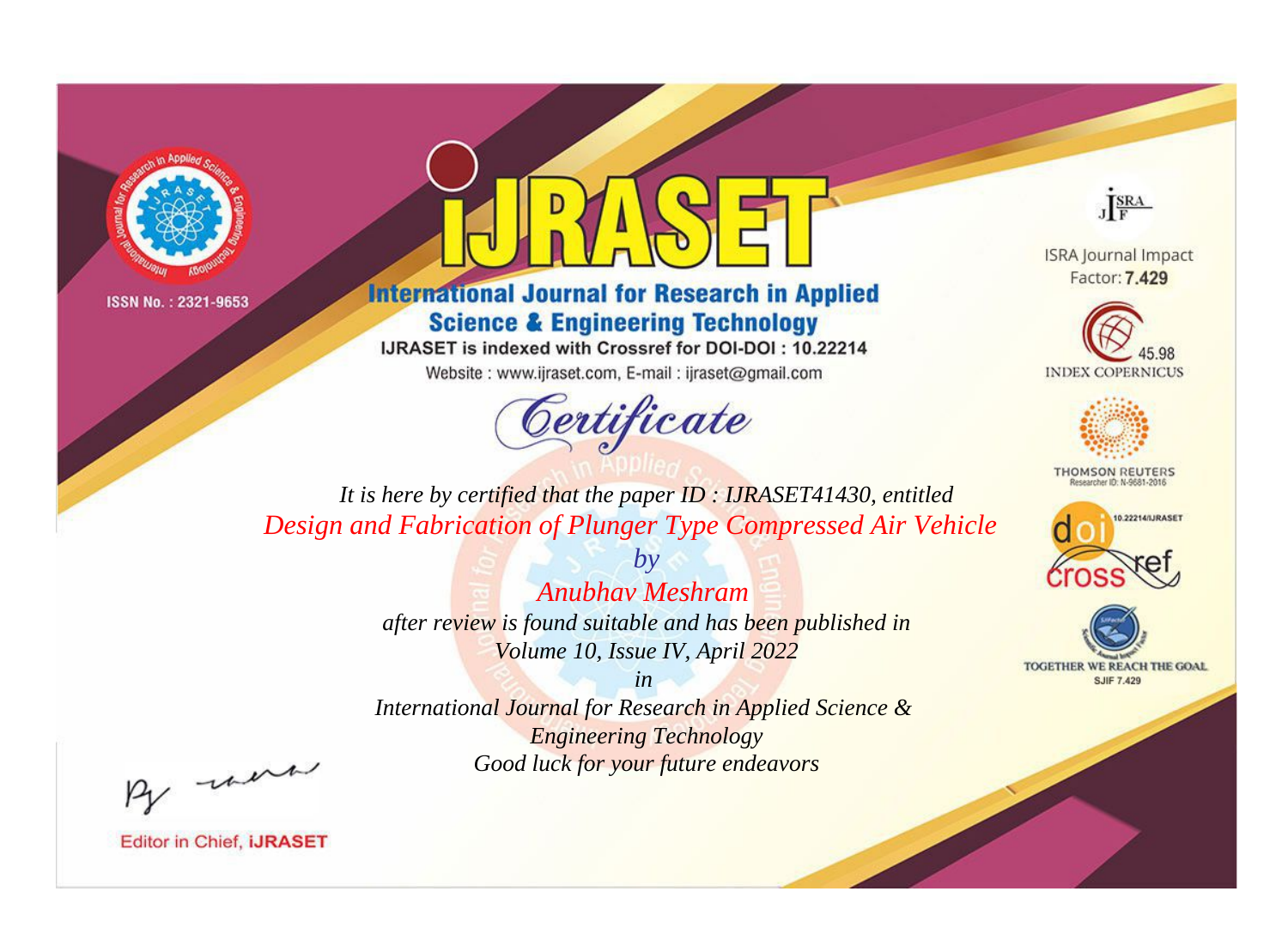



**International Journal for Research in Applied Science & Engineering Technology** 

IJRASET is indexed with Crossref for DOI-DOI: 10.22214

Website: www.ijraset.com, E-mail: ijraset@gmail.com



JERA

**ISRA Journal Impact** Factor: 7.429





**THOMSON REUTERS** 



TOGETHER WE REACH THE GOAL **SJIF 7.429** 

It is here by certified that the paper ID : IJRASET41430, entitled Design and Fabrication of Plunger Type Compressed Air Vehicle

> **Shubham Tembhurne** after review is found suitable and has been published in Volume 10, Issue IV, April 2022

 $b\nu$ 

 $in$ International Journal for Research in Applied Science & **Engineering Technology** Good luck for your future endeavors

By morn